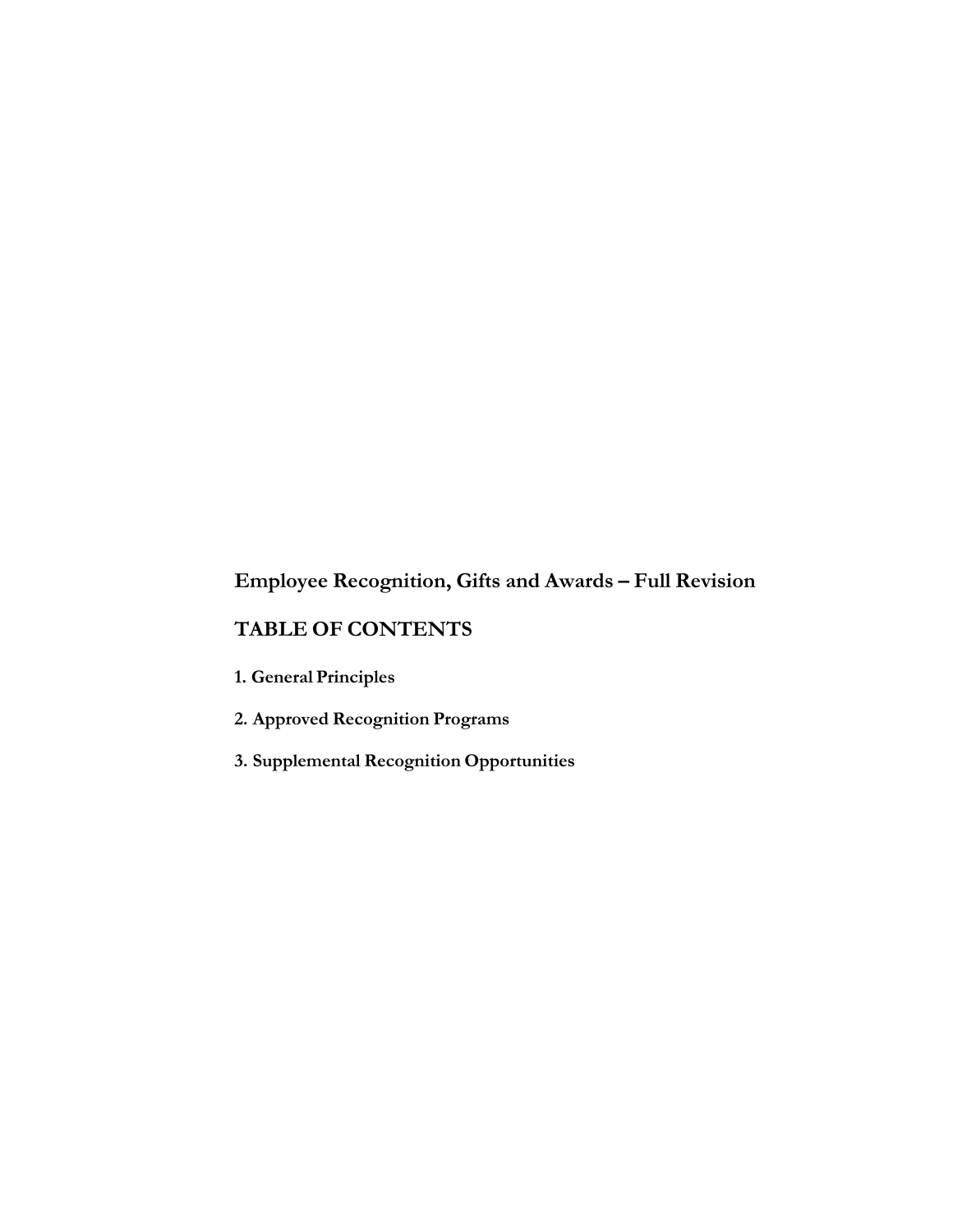## **1. General Principles**

The University values outstanding performance by employees and encourages recognition of such work. The University also understands that at times gifts or awards unrelated to performance (i.e. years of service) are appropriate.

This policy does not preclude individual faculty or staff members from giving personal gifts to their colleagues provided no University funds are used for this purpose.

## **2. Approved Recognition Programs**

Official recognition programs include the President's Award for Distinguished Service, the Staff Service Award, the Hovorka Prize, and various awards to recognize outstanding teaching, such as the Wittke Award and the Diekhoff Award.

## **3. Supplemental Recognition Opportunities**

#### *Outstanding Performance*

The University encourages supervisors to develop meaningful, yet simple, recognition opportunities for their employees. Departments may establish recognition systems for contribution, effort and accomplishment. Recognition may take the form of public announcements or individual letters acknowledging the employee's accomplishments. The Provost and Senior Vice President for Administration are authorized to approve major employee recognition programs for academic and administrative areas respectively.

#### *Financial or Financial-Equivalent Reward Programs*

Members of the University community occasionally propose recognizing employees at the holidays or other times through cash awards, cash-equivalent awards (such as gift cards), or gifts. [University funds may not be used to purchase flowers when no special circumstances exist.] Reward programs that involve the use of University funds for cash awards, cash- equivalent awards or gifts must be approved by the Provost or Senior Vice President for Administration prior to implementation. These rewards must be reported to the Controller's office by the department/office providing the reward.

#### *Employee Involvement*

Supervisors and the Human Resources Department will actively encourage and recognize employees who participate in activities of the University. Such opportunities include:

- Employee participation and support of the **Staff Advisory Council** (SAC)
- Employee involvement on search committees
- Employee involvement on panels and task forces

#### *Personal and Professional Development*

The Human Resources Department will work with supervisors and trainers to provide formal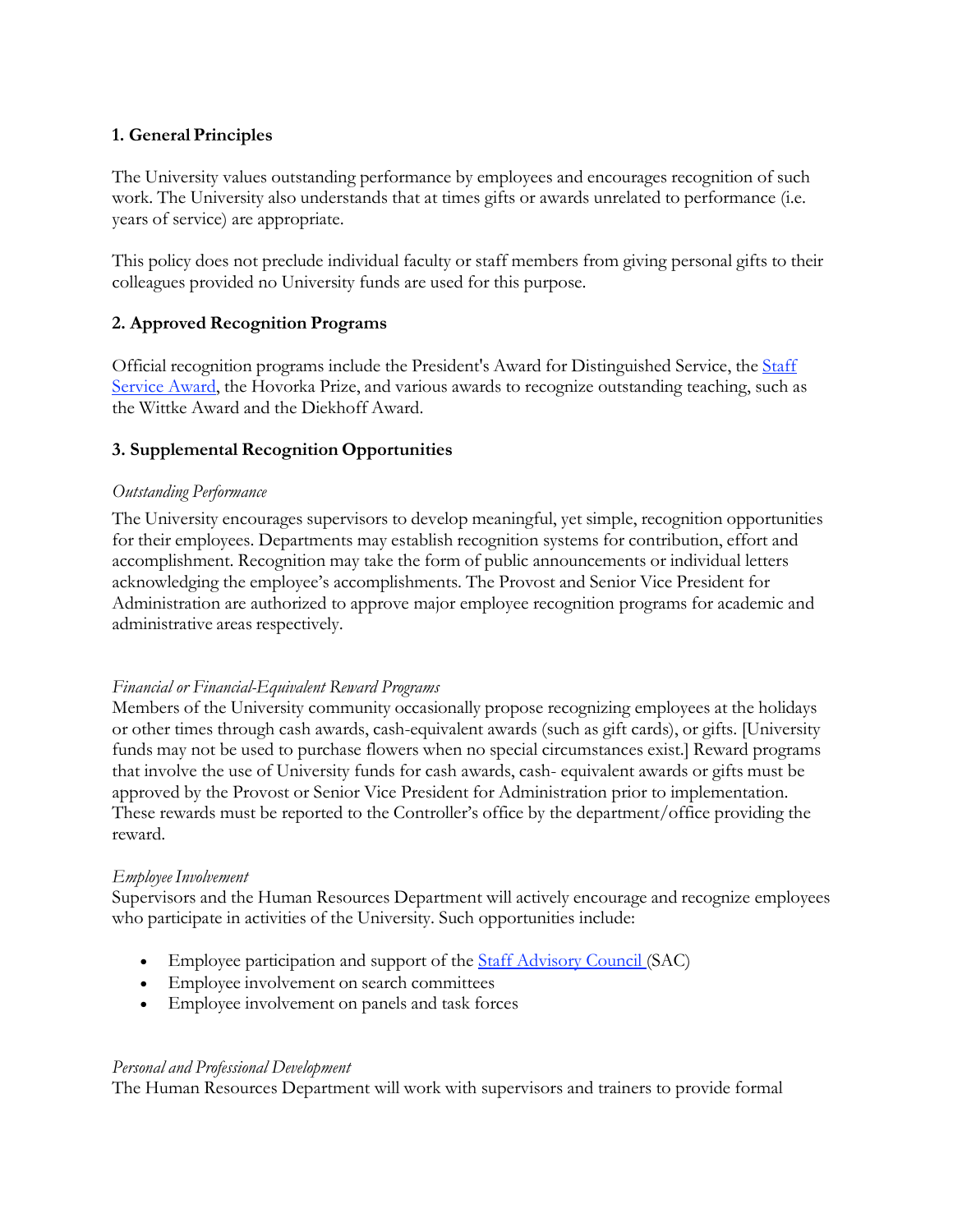acknowledgement (i.e. letters or certificates) when employees have worked to develop their skills or increase their qualifications.

These opportunities include:

- Participation in supervisory briefing sessions for supervisors
- Participation in the Excellence in Leadership program
- Completion of software tutorials and courses

Supervisors will forward copies of certifications from training taken externally to the Records office for inclusion in the personnel file.

#### *Staff Length of Service and Retirement Awards*

Awards that adhere to the following guidelines and are given to eligible employees are not subject to taxes:

a. Timing — The award may not be made within the employee's first 10 years of service and more frequently than every five years.

b. . Form of Awards —To avoid tax reporting as income, the award must be in the form of tangible personal property. The IRS does not consider gift certificates to be tangible personal property, and accordingly, they are subject to tax. If the award is in the form of cash, check, or gift certificate, the value of such items is treated as additional wages – and thus taxable - regardless of cost or value.

c. Dollar Limit — The value or cost of a tangible length of service or retirement award (for example, the traditional rocking chair with university seal for those who have worked at the university for 25 years) should not exceed \$600. Also, it is recommended that the value or cost of the award be commensurate with the number of years of service being recognized. Awards with a value or cost over \$600 will be taxable to the extent the value or cost exceeds the dollar limit (e.g., if a \$650 gift is given, then \$50 will be taxable).

If the staff employee elects to retire the same year he/she becomes eligible for a length of service award, then the maximum value or cost of both awards should not exceed \$400 for the award(s) to be nontaxable.

d. Meaningful Presentation — The award must be presented as part of a special event or celebration that marks the occasion, such as a departmental meeting, party, or luncheon. Every attempt should be made to give the award during the year the anniversary occurs. To avoid tax liabilities to the attendees, departments or schools should ensure that special presentation events are conducted only on an occasional basis and that the costs of the events are reasonable.

Members of the President's Council are responsible for ensuring that award programs at different levels within their respective school or unit comply with all the IRS requirements for nontaxable gifts.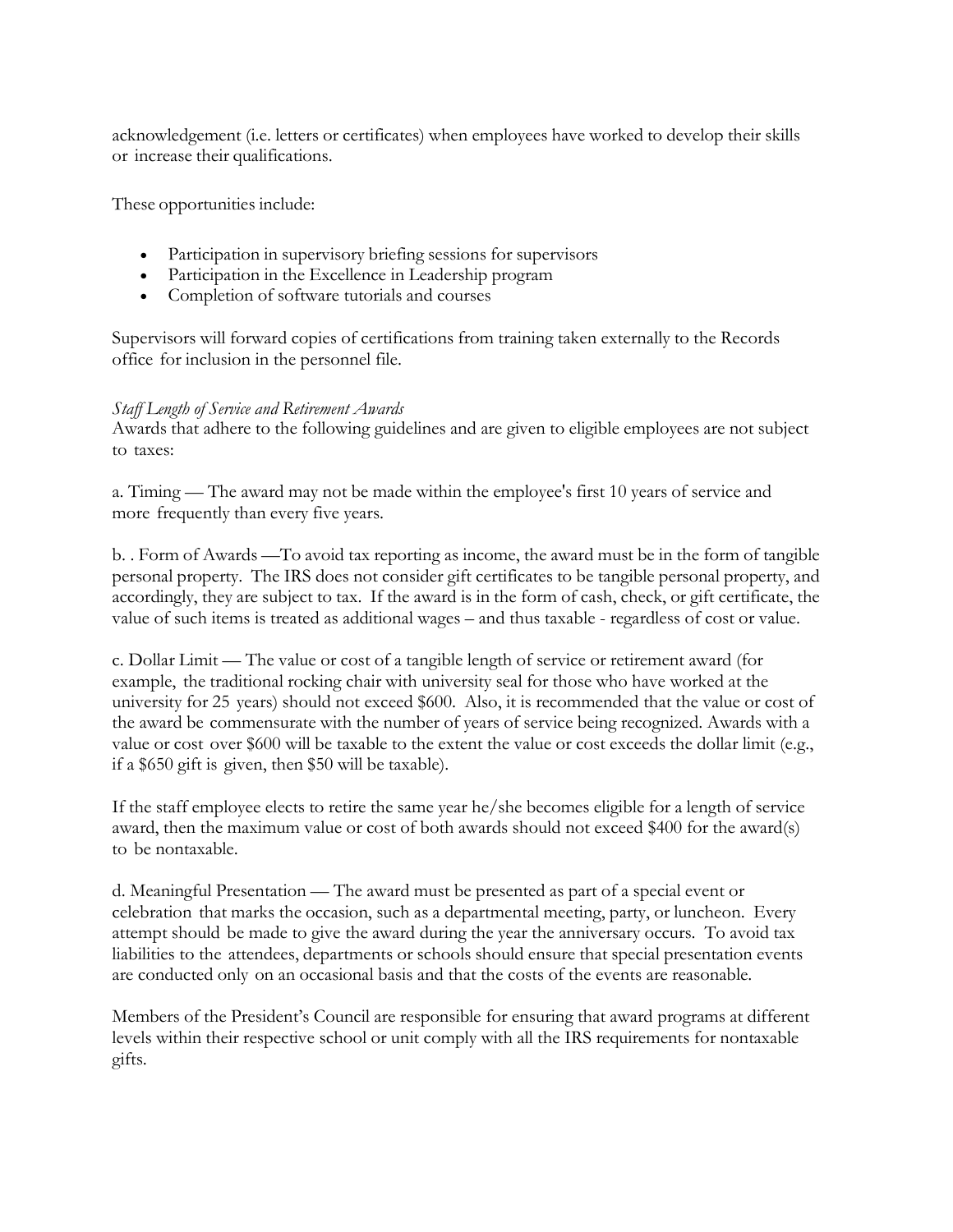#### *Faculty Retirement Awards*

Faculty members with more than 25 years of service are eligible to receive an award from the University upon retirement or departure from the University to recognize their service and contribution.

For retirement awards to be nontaxable, they must meet the 15-year service requirement as well as the requirements **b-d** listed in the **Staff Length of Service and Retirement Awards** section above. Any award that does not meet the IRS requirements will be taxable income and must be reported as such. For example, if an award is granted prior to 15- years of service or is a gift certificate, the entire award amount is taxable income. Also, if the award value/cost exceeds \$600, then any amount over \$600 will be taxable (e.g., if a \$800 retirement award is given, then the \$200 over the dollar limit constitutes taxable income).

It is the Department Chair's responsibility to ensure that Faculty Retirement Awards comply with the IRS requirements.

#### *De minimis fringe benefits*

De minimis fringe benefits are benefits that are less that \$75 and accounting for them would be unreasonable or administratively impracticable. De minimis benefits may only be provided on an occasional basis. Benefits valued in excess of \$75 cannot be considered de minimis. Cash payments qualify as de minimis only if they are for meals or transportation for employees working overtime. Cash awards, cash-equivalent awards (such as gift cards), or gifts to employees are covered above. De minimis fringe benefits include, but are not limited to:

a. use of office equipment such as copiers or computers for personal use b. meal money or taxi fare for employees who work overtime on an occasional basis (amount cannot be based on number of hours worked) c. occasional tickets to a sporting or other events d. Gift or flowers due to special circumstances such as illness or family crisis

#### *Gifts to students*

Gifts for current students should follow the same general guidelines as the CWRU employee recognition policy and should not exceed \$75. These gifts should be given in honor of outstanding performance or partnership and not acknowledge items that are personal in nature such as recognition of birthdays or other similar social, non-business occasions.

#### *IRS Guidelines*

Payments or reimbursements for employee recognition awards, including non-cash gifts, and any costs associated therewith are allowable only if such payments or reimbursements are made in the context of a University-approved award program. Departments must forward the paperwork verifying approval along with the request for payment or reimbursement to the Controller's office.

Under IRS regulations, all cash or gift certificate awards are taxable income to the recipient. Gifts to student employees are covered by IRS regulations. This means that a 1099 form will be issued for those gifts whose values exceed \$600.